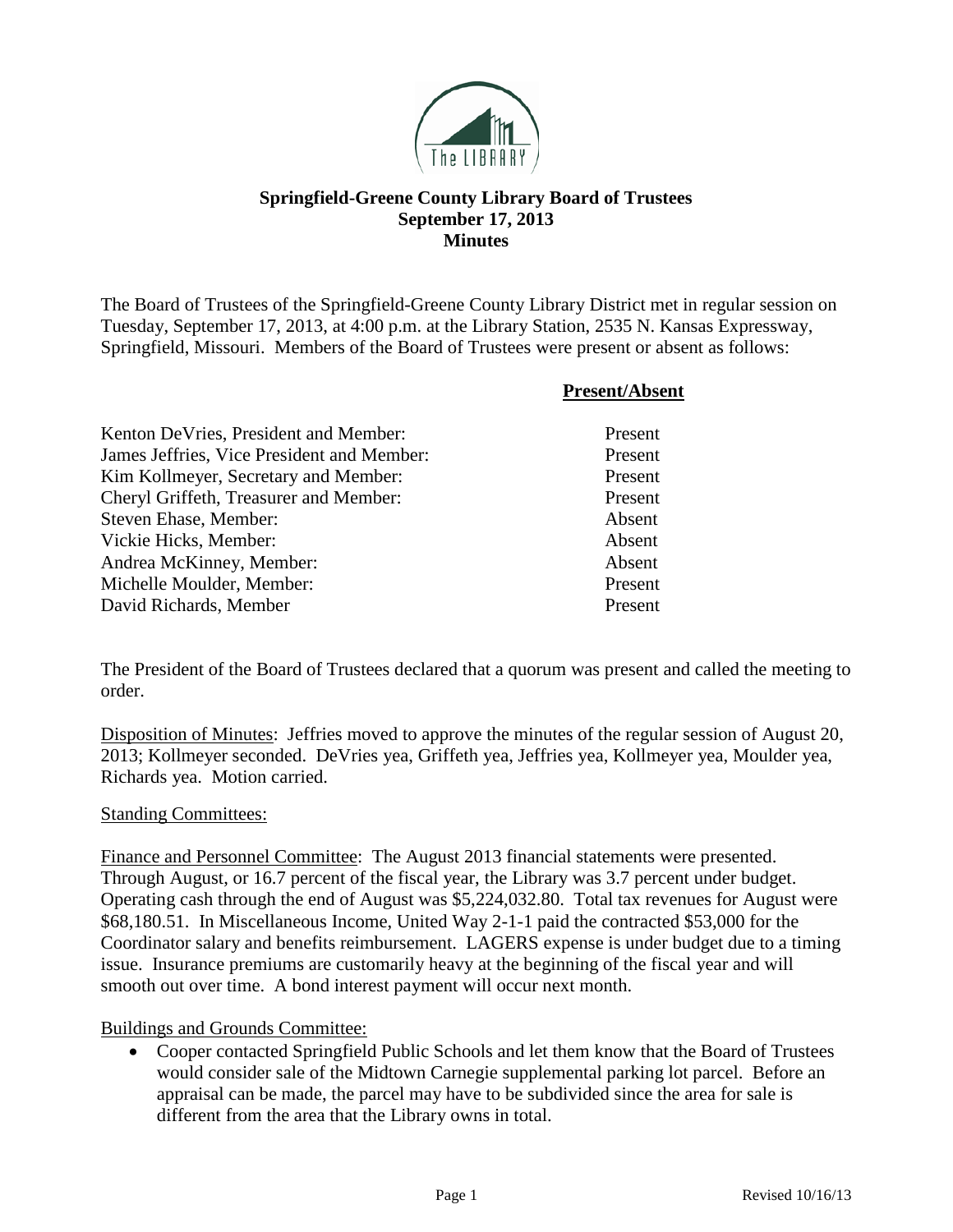- Richards reported that the Midtown Carnegie Branch has been planning a rearrangement, including the following:
	- $\circ$  Branch manager's office moving to the 2<sup>nd</sup> floor overlooking the parking lot
	- o Reference manager's office will move to the public conference room
	- $\circ$  Public conference room will move to the 2<sup>nd</sup> floor, adjacent to the teen area
	- o Youth services office will move to the children's area
	- o The reference desk will move in front of the computer room
	- o The fiction/non-fiction collection will be flipped
- The elevator at the Library Center will cost about \$4,000 to repair.
- The Library Station sprinkler system passed inspection.
- A new digital sign for the Library Station will be funded by the Friends of the Library.
- A leak in the plumbing near the Library Center staff room will cost about \$4,000 to repair.
- The committee also discussed the Brentwood Branch naming opportunity for a significant donation.

The Buildings and Grounds Committee report was suspended for discussion of new business regarding naming of the Brentwood Branch for a significant donation. Richardson requested the board issue a guideline for level of donation eligible for naming rights and provided a handout and a draft resolution. Griffeth moved that the board approve the naming opportunities policy resolution presented by Richardson with the addition of the figure \$1.3 million; Kollmeyer seconded. After discussion of possible flexibility on the number, a vote was taken to leave the resolution at \$1.3 million. DeVries yea, Griffeth yea, Jeffries yea, Kollmeyer yea, Moulder yea, Richards yea. Motion carried.

The Buildings and Grounds Committee report was concluded.

Report of the Director:

- The Library was presented the Ozzie Award for its support of the arts by the Springfield Regional Arts Council at their annual event, Flights of Fancy, on September 7, at the Springfield-Branson National Airport. Accompanying the award was a State Senate Resolution presented to the Library by State Senator Bob Dixon.
- The Library was awarded Volunteer Organization of the Year by the Salvation Army.
- The Library was awarded a Library Services and Technology Act grant for \$13,015 for upgrades at the Edge. This grant will fund new computers for the center.
- The Library was invited to participate in the Greater Springfield Race and Faith Collaborative which began with a celebration of the  $50<sup>th</sup>$  anniversary of the March on Washington and Dr. Martin Luther King's "I Have a Dream" speech.
- Cooper attended the  $20<sup>th</sup>$  Annual Community Leadership Visit to Nashville, Tennessee on September 12 – 14, 2013, where she met with the Director of the Nashville Public Library.
- Cooper presented statistical charts on circulation and traffic data with comments about trends at different branches. While circulation is trending downward, traffic is up overall.

Foundation Update: Richardson reported that 36 people attended the kickoff luncheon for the Brentwood Branch capital campaign. Attendees were asked to submit names of donor prospects to Valerie either on the form provided or by email.